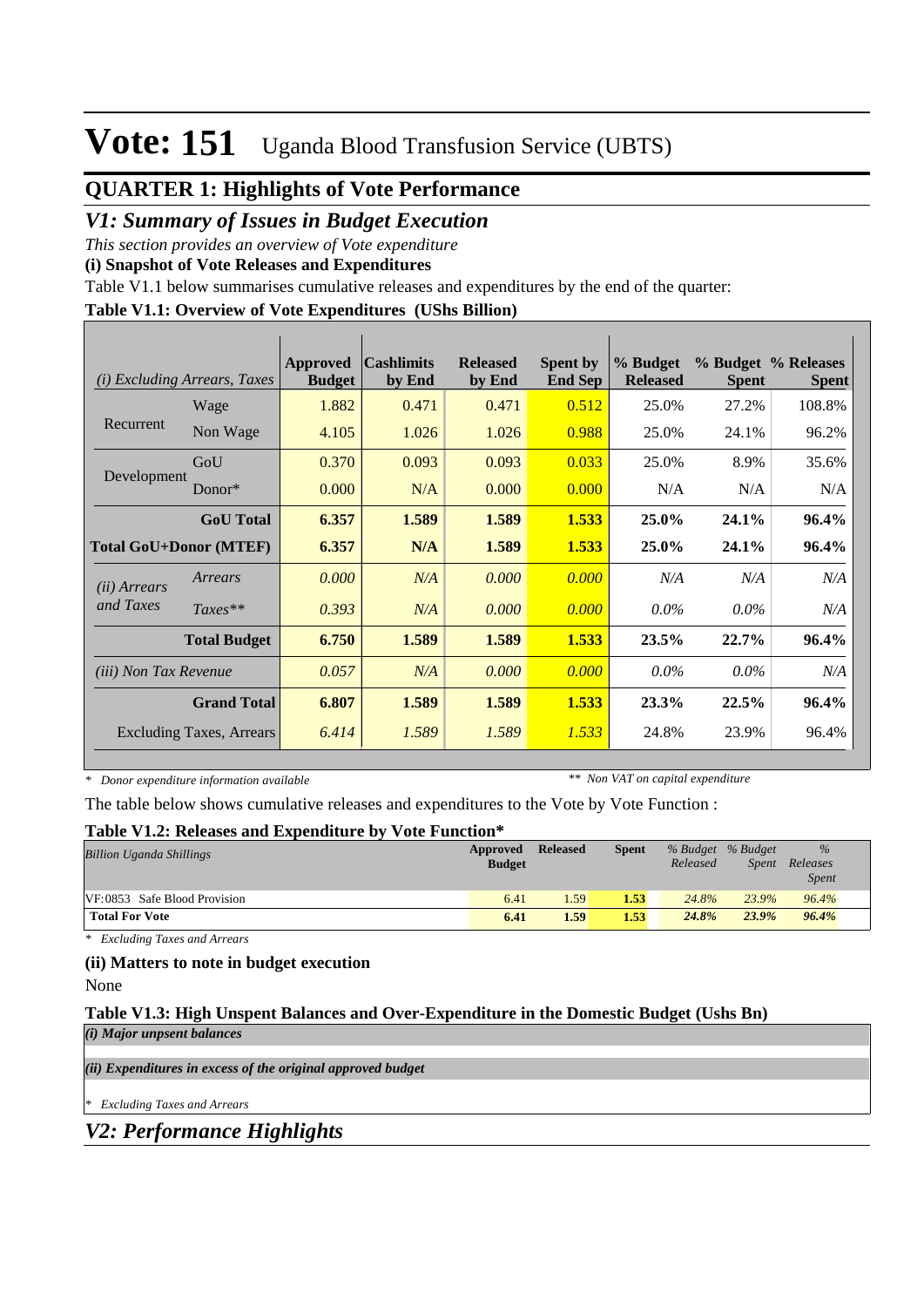### **QUARTER 1: Highlights of Vote Performance**

*This section provides highlights of output performance, focusing on key outputs and actions impelemented to improve section performance.*

#### **Table V2.1: Key Vote Output Indicators and Expenditures\***

| Vote, Vote Function<br><b>Key Output</b>                | <b>Approved Budget and</b><br><b>Planned outputs</b>                                                                                                                                                                                                                                                                                                                                                                                                                                                                                                                                                                                                                                                   |                  | <b>Cumulative Expenditure</b><br>and Performance |       | <b>Status and Reasons for any</b><br><b>Variation from Plans</b> |       |
|---------------------------------------------------------|--------------------------------------------------------------------------------------------------------------------------------------------------------------------------------------------------------------------------------------------------------------------------------------------------------------------------------------------------------------------------------------------------------------------------------------------------------------------------------------------------------------------------------------------------------------------------------------------------------------------------------------------------------------------------------------------------------|------------------|--------------------------------------------------|-------|------------------------------------------------------------------|-------|
| Vote Function: 0853 Safe Blood Provision                |                                                                                                                                                                                                                                                                                                                                                                                                                                                                                                                                                                                                                                                                                                        |                  |                                                  |       |                                                                  |       |
| <b>Output: 085302</b>                                   | <b>Collection of Blood</b>                                                                                                                                                                                                                                                                                                                                                                                                                                                                                                                                                                                                                                                                             |                  |                                                  |       |                                                                  |       |
| Description of Performance: Infrastructure development- | equip Gulu RBB and embark on allocated to procurement of<br>a phased construction of a<br>central store. Designs have been<br>done, we have advertised and a<br>contractor will soon be selected.<br>But only 200 millions has been<br>earmarked. Procure seven blood<br>collection vehicles, laboratory<br>equipment and ICT soft and<br>hard ware. Improve internal and<br>external QA systems; Work<br>towards Accreditation:<br>Strengthen clinical interface;<br>collaborate with MCH, Malaria<br>and road safety to reduce needs<br>for blood; train staff in blood<br>safety; strengthen M&E<br>activities and undertake a an end<br>term review of UBTS strategic<br>plan to review direction. |                  | Funds for the activity were re-<br><b>BBMIS</b>  |       | None                                                             |       |
| Performance Indicators:                                 |                                                                                                                                                                                                                                                                                                                                                                                                                                                                                                                                                                                                                                                                                                        |                  |                                                  |       |                                                                  |       |
| Units of Blood Collected<br>compared to set targets     |                                                                                                                                                                                                                                                                                                                                                                                                                                                                                                                                                                                                                                                                                                        | 254100           |                                                  | 55496 |                                                                  |       |
| Number of blood donors<br>recruited                     |                                                                                                                                                                                                                                                                                                                                                                                                                                                                                                                                                                                                                                                                                                        | 254100           |                                                  | 55496 |                                                                  |       |
| <b>Output Cost:</b>                                     | UShs Bn:                                                                                                                                                                                                                                                                                                                                                                                                                                                                                                                                                                                                                                                                                               | 2.541            | UShs Bn:                                         | 0.622 | % Budget Spent:                                                  | 24.5% |
| <b>Vote Function Cost</b>                               | <b>UShs Bn:</b>                                                                                                                                                                                                                                                                                                                                                                                                                                                                                                                                                                                                                                                                                        | $6.414$ UShs Bn: |                                                  | 1.533 | % Budget Spent:                                                  | 23.9% |
| <b>Cost of Vote Services:</b>                           | UShs Bn:                                                                                                                                                                                                                                                                                                                                                                                                                                                                                                                                                                                                                                                                                               | $6.414$ UShs Bn: |                                                  | 1.533 | % Budget Spent:                                                  | 23.9% |

*\* Excluding Taxes and Arrears*

Program perfomance data from Regional Blood Banks is not reported on time.

#### **Table V2.2: Implementing Actions to Improve Vote Performance**

| <b>Planned Actions:</b>                                                                                                                                                                                                                                                         | <b>Actual Actions:</b>                                                                                                                                                      | <b>Reasons for Variation</b> |
|---------------------------------------------------------------------------------------------------------------------------------------------------------------------------------------------------------------------------------------------------------------------------------|-----------------------------------------------------------------------------------------------------------------------------------------------------------------------------|------------------------------|
| Vote: 151 Uganda Blood Transfusion Service (UBTS)                                                                                                                                                                                                                               |                                                                                                                                                                             |                              |
| Vote Function: 08 53 Safe Blood Provision                                                                                                                                                                                                                                       |                                                                                                                                                                             |                              |
| •Community mobilization to donate<br>blood:<br><b>Blood donor education</b><br>•Care and retention of safe blood donors<br>• Increase blood collection target to<br>254,100 units; Mobile blood collection<br>$(90\%)$ and 10% at fixed sites)<br>• Enhance support supervision | 2 more blood collection teams in were<br>recruited for Northern Uganda and the<br><b>CRP</b> program has been initiated to<br>mobilise communities to donate more<br>blood. | None                         |
| Vote: 151 Uganda Blood Transfusion Service (UBTS)                                                                                                                                                                                                                               |                                                                                                                                                                             |                              |
| Vote Function: 08 53 Safe Blood Provision                                                                                                                                                                                                                                       |                                                                                                                                                                             |                              |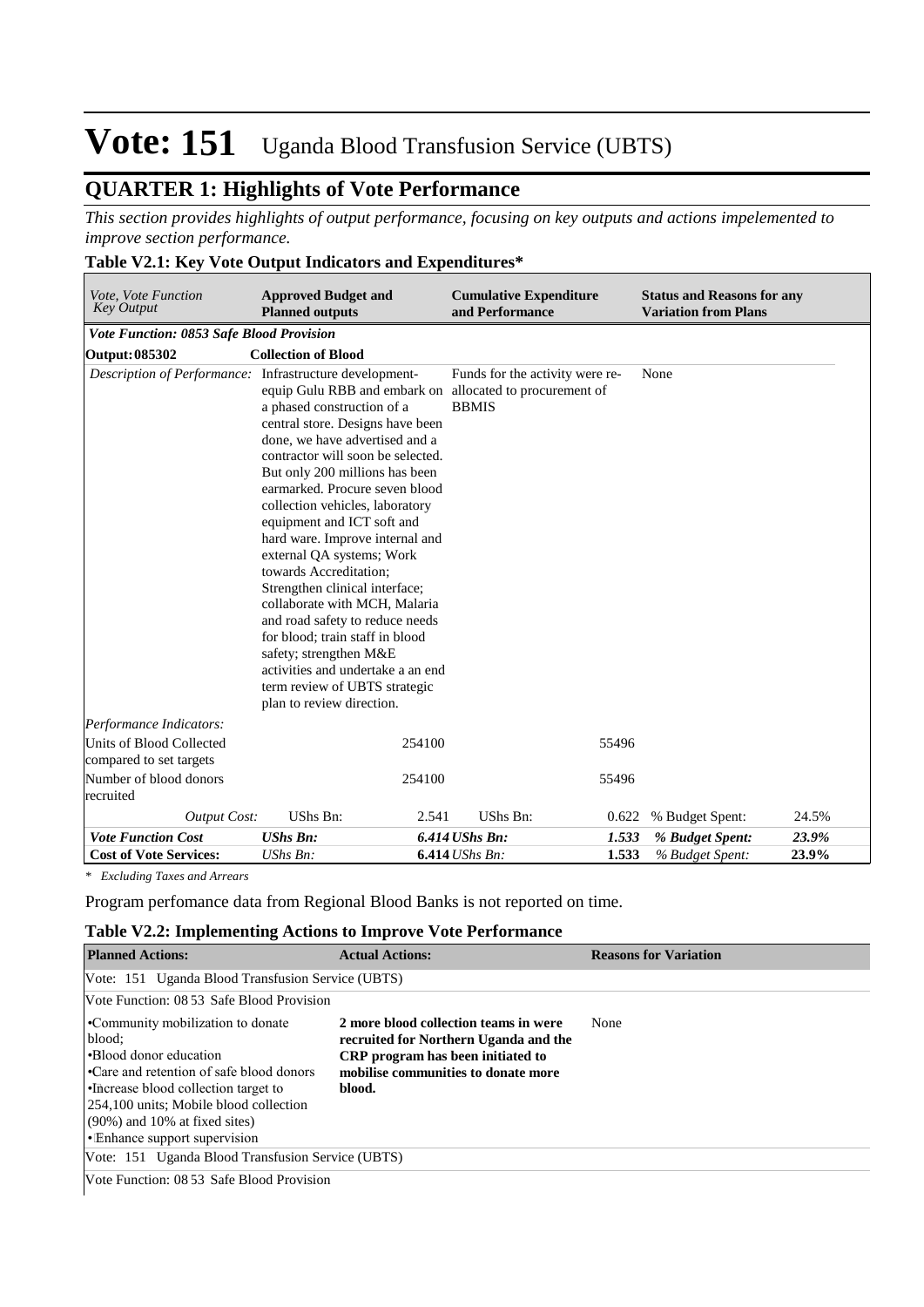## **QUARTER 1: Highlights of Vote Performance**

| <b>Planned Actions:</b>                                                                                                                                                                                                                                                                                                        | <b>Actual Actions:</b>       | <b>Reasons for Variation</b> |
|--------------------------------------------------------------------------------------------------------------------------------------------------------------------------------------------------------------------------------------------------------------------------------------------------------------------------------|------------------------------|------------------------------|
| UBTS requires an additional allocation of<br>funds for construction of a centralized<br>store at Nakasero                                                                                                                                                                                                                      | <b>Funds not yet availed</b> | No funding                   |
| 1. Strengthen UBTS Infrastructure 2. Blood UBTS has mobilised some donors to<br>collection from VNRBD 3.To Improve the <b>provide resources to construct Moroto</b><br>quality of blood available for transfusion<br>4. Improve transfusion practices in<br>hospitals<br>5. Training of<br>staff & M&E activities strengthened | <b>RBB</b>                   | No funds commited yet        |

### *V3: Details of Releases and Expenditure*

*This section provides a comprehensive summary of the outputs delivered by the Vote and further details of Vote expenditures by Vote Function and Expenditure Item.*

#### **Table V3.1: GoU Releases and Expenditure by Output\***

| <b>Billion Uganda Shillings</b>                                 | Approved      | <b>Released</b> | <b>Spent</b> | $%$ GoU       | $%$ GoU       | $%$ GoU      |
|-----------------------------------------------------------------|---------------|-----------------|--------------|---------------|---------------|--------------|
|                                                                 | <b>Budget</b> |                 |              | <b>Budget</b> | <b>Budget</b> | Releases     |
|                                                                 |               |                 |              | Released      | <i>Spent</i>  | <b>Spent</b> |
| VF:0853 Safe Blood Provision                                    | 6.36          | 1.59            | 1.53         | 25.0%         | 24.1%         | 96.4%        |
| Class: Outputs Provided                                         | 5.99          | 1.50            | 1.50         | $25.0\%$      | 25.1%         | 100.2%       |
| 085301 Adminstrative Support Services                           | 2.38          | 0.59            | 0.63         | $25.0\%$      | 26.5%         | 106.1%       |
| 085302 Collection of Blood                                      | 2.54          | 0.64            | 0.62         | 25.1%         | 24.5%         | 97.4%        |
| $085303$ Monitoring & Evaluation of Blood Operations            | 0.64          | 0.16            | 0.15         | 24.7%         | 23.1%         | 93.7%        |
| 085304 Laboratory Services                                      | 0.42          | 0.11            | 0.10         | 25.0%         | 23.5%         | 93.9%        |
| Class: Capital Purchases                                        | 0.37          | 0.09            | 0.03         | 25.0%         | 8.9%          | 35.6%        |
| 085375 Purchase of Motor Vehicles and Other Transport Equipment | 0.17          | 0.03            | 0.00         | $15.6\%$      | $0.0\%$       | $0.0\%$      |
| 085376 Purchase of Office and ICT Equipment, including Software | 0.20          | 0.07            | 0.03         | 33.0%         | 16.5%         | 49.9%        |
| <b>Total For Vote</b>                                           | 6.36          | 1.59            | 1.53         | 25.0%         | 24.1%         | 96.4%        |

*\* Excluding Taxes and Arrears*

#### **Table V3.2: 2014/15 GoU Expenditure by Item**

| <b>Billion Uganda Shillings</b>                        | <b>Approved</b><br><b>Budget</b> | <b>Releases</b> | Expend-<br>iture | % Budged<br><b>Released</b> | % Budget<br><b>Spent</b> | %Releases<br><b>Spent</b> |
|--------------------------------------------------------|----------------------------------|-----------------|------------------|-----------------------------|--------------------------|---------------------------|
| <b>Output Class: Outputs Provided</b>                  | 5.99                             | 1.50            | 1.50             | 25.0%                       | 25.1%                    | 100.2%                    |
| 211101 General Staff Salaries                          | 1.88                             | 0.47            | 0.51             | 25.0%                       | 27.2%                    | 108.8%                    |
| 211103 Allowances                                      | 0.27                             | 0.07            | 0.07             | 25.0%                       | 24.9%                    | 99.4%                     |
| 213001 Medical expenses (To employees)                 | 0.01                             | 0.00            | 0.00             | 25.0%                       | 14.5%                    | 58.0%                     |
| 213002 Incapacity, death benefits and funeral expenses | 0.01                             | 0.00            | 0.00             | 15.0%                       | 15.0%                    | 100.0%                    |
| 221001 Advertising and Public Relations                | 0.14                             | 0.03            | 0.03             | 25.0%                       | 23.8%                    | 95.3%                     |
| 221002 Workshops and Seminars                          | 0.43                             | 0.11            | 0.11             | 25.0%                       | 25.0%                    | 100.0%                    |
| 221003 Staff Training                                  | 0.20                             | 0.05            | 0.05             | 23.5%                       | 23.5%                    | 100.0%                    |
| 221005 Hire of Venue (chairs, projector, etc)          | 0.18                             | 0.04            | 0.04             | 25.0%                       | 25.0%                    | 100.0%                    |
| 221010 Special Meals and Drinks                        | 0.40                             | 0.10            | 0.10             | 25.0%                       | 25.0%                    | 100.0%                    |
| 221011 Printing, Stationery, Photocopying and Binding  | 0.19                             | 0.05            | 0.05             | 25.0%                       | 24.7%                    | 99.0%                     |
| 221012 Small Office Equipment                          | 0.03                             | 0.01            | 0.01             | 25.0%                       | 25.0%                    | 100.0%                    |
| 222001 Telecommunications                              | 0.01                             | 0.00            | 0.00             | 25.0%                       | 25.0%                    | 100.0%                    |
| $223003$ Rent – (Produced Assets) to private entities  | 0.04                             | 0.01            | 0.00             | 25.0%                       | 0.0%                     | 0.0%                      |
| 223005 Electricity                                     | 0.17                             | 0.04            | 0.04             | 25.0%                       | 25.0%                    | 100.0%                    |
| 223006 Water                                           | 0.02                             | 0.00            | 0.00             | 25.0%                       | 25.0%                    | 100.0%                    |
| 224004 Cleaning and Sanitation                         | 0.09                             | 0.02            | 0.02             | 25.0%                       | 25.0%                    | 100.0%                    |
| 227001 Travel inland                                   | 0.87                             | 0.22            | 0.22             | 25.0%                       | 25.0%                    | 100.0%                    |
| 227002 Travel abroad                                   | 0.05                             | 0.02            | 0.01             | 33.0%                       | 27.8%                    | 84.2%                     |
| 227004 Fuel, Lubricants and Oils                       | 0.48                             | 0.12            | 0.11             | 25.0%                       | 23.0%                    | 92.1%                     |